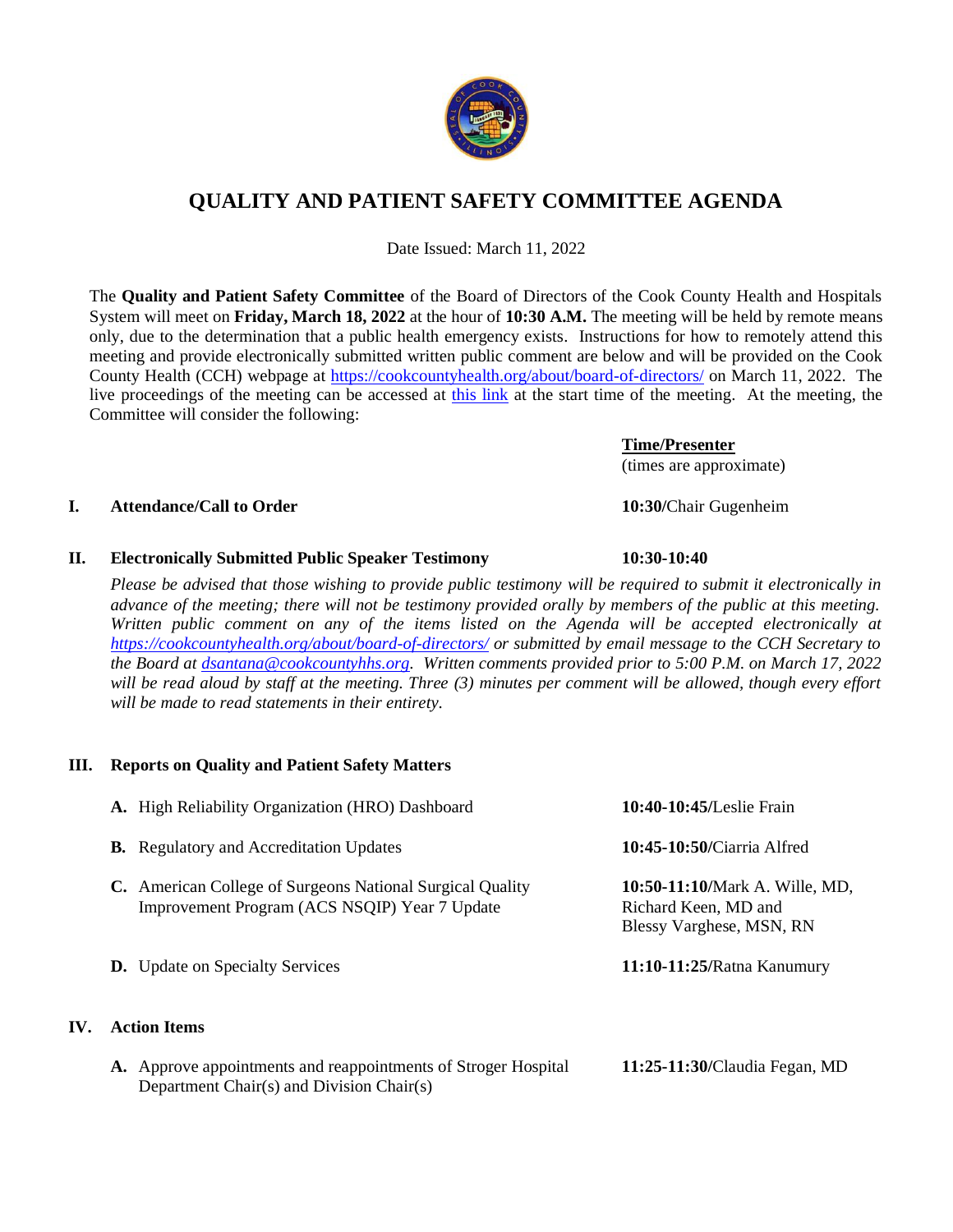### **IV. Action Items (continued)**

|    | <b>B.</b> Executive Medical Staff (EMS) of Stroger Hospital and<br>Medical Executive Committee (MEC) of Provident Hospital Matters                                                                                                                                                                                                                    | 11:30-11:45                 |
|----|-------------------------------------------------------------------------------------------------------------------------------------------------------------------------------------------------------------------------------------------------------------------------------------------------------------------------------------------------------|-----------------------------|
|    | i. Receive report from EMS President<br>• Receive summary of Stroger Hospital-Wide Quality<br><b>Improvement and Patient Safety Committee</b><br>• Approve Stroger Hospital Medical Staff Appointments/<br>Reappointments/Changes<br>• Approve proposed amendments to the Bylaws of the John H.<br>Stroger, Jr. Hospital of Cook County Medical Staff | Abayome Akintorin, MD       |
|    | ii. Receive report from MEC President<br>• Receive summary of Provident Hospital Quality and<br>Performance Improvement Committee<br>• Approve Provident Hospital Medical Staff Appointments/<br>Reappointments/Changes                                                                                                                               | Marlon Kirby, MD            |
|    | C. Minutes of the Quality and Patient Safety Committee Meeting,<br>February 17, 2022                                                                                                                                                                                                                                                                  | 11:45-11:45/Chair Gugenheim |
|    | <b>D.</b> Any items listed under Sections IV and V                                                                                                                                                                                                                                                                                                    |                             |
| V. | <b>Closed Meeting Items</b>                                                                                                                                                                                                                                                                                                                           | 11:45-12:00                 |
|    | A. Stroger Hospital and Provident Hospital Medical Staff<br>Appointments/Re-appointments/Changes<br>B. Claims, Litigation and Quality and Patient Safety Matters                                                                                                                                                                                      |                             |

- **C.** Matters protected under the federal Patient Safety and Quality Improvement Act of 2005 and the Health Insurance Portability and Accountability Act of 1996
- **D.** Quality and Patient Safety Report

### Closed Meeting

Motion to recess the open meeting and convene into a closed meeting, pursuant to the following exceptions to the Open Meetings Act:

**5 ILCS 120/2(c)(1),** regarding "the appointment, employment, compensation, discipline, performance, or dismissal of specific employees of the public body or legal counsel for the public body, including hearing testimony on a complaint lodged against an employee of the public body or against legal counsel for the public body to determine its validity,"

**5 ILCS 120/2(c)(11)**, regarding "litigation, when an action against, affecting or on behalf of the particular body has been filed and is pending before a court or administrative tribunal, or when the public body finds that an action is probable or imminent, in which case the basis for the finding shall be recorded and entered into the minutes of the closed meeting,"

**5 ILCS 120/2(c)(12)**, regarding "the establishment of reserves or settlement of claims as provided in the Local Governmental and Governmental Employees Tort Immunity Act, if otherwise the disposition of a claim or potential claim might be prejudiced, or the review or discussion of claims, loss or risk management information, records, data, advice or communications from or with respect to any insurer of the public body or any intergovernmental risk management association or self insurance pool of which the public body is a member," and